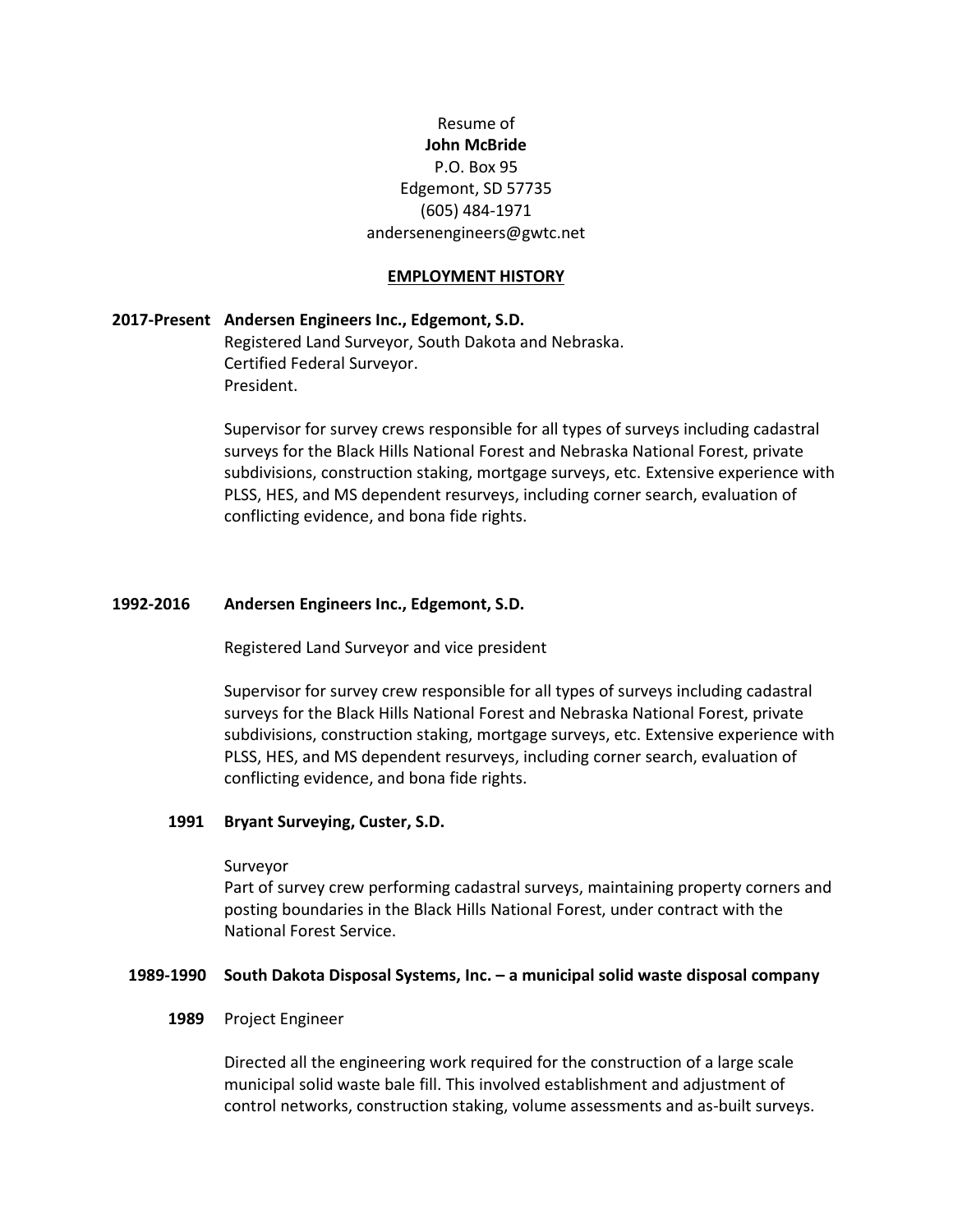Other responsibilities were construction inspections and assisting in the ground water evaluation program. All of these duties are done both in a field and office capacity.

### **1979-1989 Silver King Mines, Inc. – a mining and waste disposal company**

**1988** Promoted to Construction Engineer

In charge of all of the surveying work for the construction of a low level nuclear disposal facility. These surveys included establishment and adjustment of control networks, construction staking, volume surveys and as-built surveys. I was responsible for both office and field work of these duties.

**1985** Promoted to Construction Inspector

Responsible for all field testing and identifying of construction materials used during construction of a low level nuclear disposal facility. During this time I used a Troxler Nuclear Density Gauge and ASTM testing methods.

**1979** Employed as Surveyor Technician

Work included establishment of approximately 85 miles of second-order control traverse to establish control network on 110,000 acres of mineral property. Assisted in surveys centered on mineral exploration and a mine support operation.

### **CERTIFICATIONS**

- **2016** Certified Federal Surveyor #1736
- **2007** Registered Land Surveyor, Nebraska, #661
- **2000** South Dakota Certified Fire Fighter Wildland I & II
- **1995** Registered Land Surveyor, South Dakota, #5906
- **1986** Troxler Laboratories, Nuclear Density Gauge Operator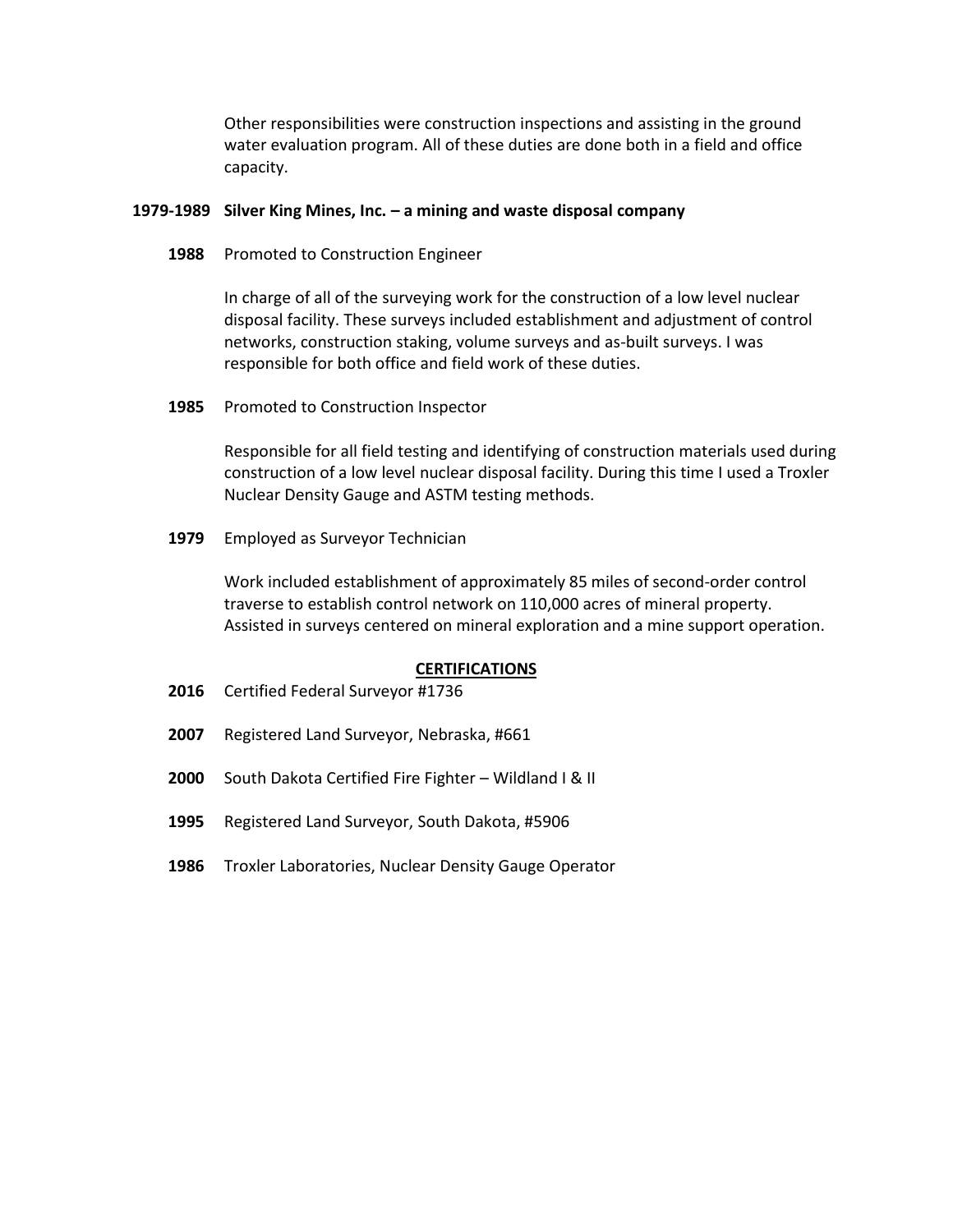## **PROFESSIONAL TRAINING**

"Taking the Terror Out of Testifying", James Vukelic, SDSPLS, January 17, 2009

"SD Codified Law Workshop", SDSPLS, January 16, 2009

"Bona Fide Rights – A Look Given Current Case Law", John Farnsworth, BLM, SDSPLS, January 16, 2009

"Junior-Senior Corners, Overlaps & Hiatus", John Farnsworth, BLM, SDSPLS, January 15, 2009

"GPS-Derived Heights, Bill Henning, NGS, SDSPLS, January 12, 2008

"Documentation for Self-Defense", Wendy Lathrop, SDSPLS, January 11, 2008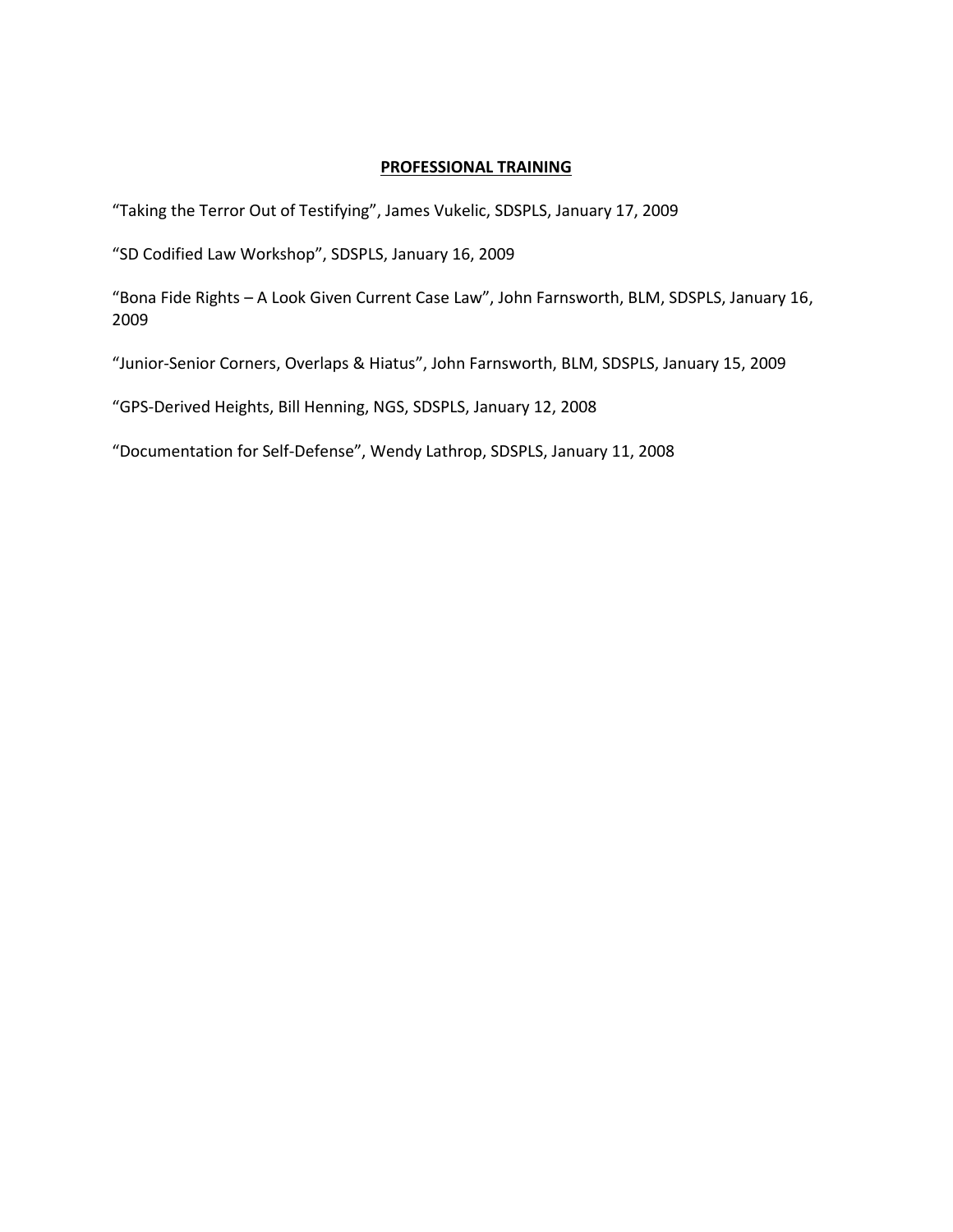"To Accept or Not to Accept", Wendy Lathrop, SDSPLS, January 10, 2008

"Subdivision of Fractional Sections", Ron Scherler, BLM, SDSPLS January 13, 2007

"Discrepancies in the Official Record", Ron Scherler, BLM, SDSPLS, January 12, 2007

"GPS Derived Heights", William Henning, NGS, SDSPLS, January 11, 2007

"Retracing Mineral Surveys", John Stock, US Mineral Surveyor, SDSPLS, January 14, 2006

"Deed Research and Boundary Determination", John Stock, US Mineral Surveyor, SDSPLS, January 12 – 13, 2006

"Review of SD Codified Laws Relating the Practice of Land Surveying in SD", SDSPLS, January 15, 2005

"Ethics for Professional Surveyors", Dennis Mouland, BLM, SDSPLS, January 14, 2005

"Lotted Sections Workshop", Dennis Mouland, BLM, SDSPLS, January 13-14, 2005

"Tracking the Railroads", Wendy Lathrop, Mercer County College, SDSPLS, January 10, 2004

"Floodplain Development – A Technical Guide", Wendy Lathrop, Mercer County College, SDSPLS, January 9, 2004

"FEMA Floodplain Mapping Issues", Wendy Lathrop, Mercer County College, SDSPLS, January 9, 2004

"Riparian Boundaries" Frank A. Hart, BLM, SDSPLS, January 9 – 11, 2003

"Successful Construction Staking", Ballew Consulting Services, SDSPLS, January 10, 2003

"National Spatial Reference System", David Doyle, NGS, SDSPLS, January 12, 2002

"Surveyor's Recognition of Rights in Real Property", Jerry Broadus, SDSPLS, January 11, 2002

"Contracts and Professional Liability, Tom Johnson, SDSPLS, January 10, 2002

"Those Odd-Ball rules I wish I had known before I encountered them in the field". .Skip Robinson, PLSW, December 6, 2001

"Why does the manual say that"? Marlin Livermore, PLSW, December 7, 2001

"Monuments and Lines of Possession", Knud Hermansen, PLSW, November 12, 1999